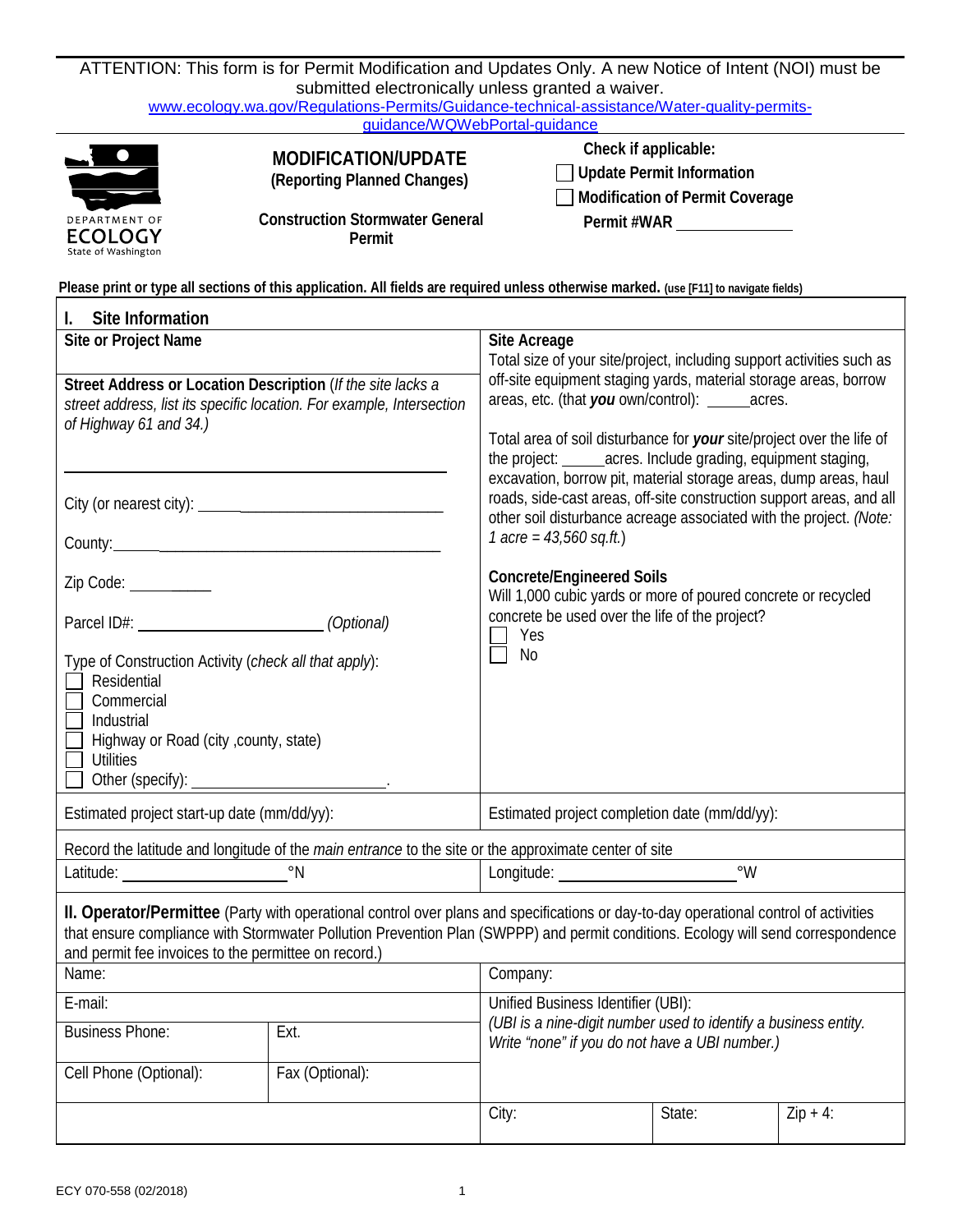| III. Property Owner (The party listed on the County Assessor's records as owner and taxpayer of the parcel[s] for which permit<br>coverage is requested. Ecology will not send correspondence and permit fee invoices to the Property Owner unless he/she is also the<br>permittee. The Property Owner information will be used for emergency contact purposes.)                                                                                                                                                                                                                                                                                                                                                                                                                                                                                                         |                                                         |                                                                                                                   |        |            |  |
|--------------------------------------------------------------------------------------------------------------------------------------------------------------------------------------------------------------------------------------------------------------------------------------------------------------------------------------------------------------------------------------------------------------------------------------------------------------------------------------------------------------------------------------------------------------------------------------------------------------------------------------------------------------------------------------------------------------------------------------------------------------------------------------------------------------------------------------------------------------------------|---------------------------------------------------------|-------------------------------------------------------------------------------------------------------------------|--------|------------|--|
| Name:                                                                                                                                                                                                                                                                                                                                                                                                                                                                                                                                                                                                                                                                                                                                                                                                                                                                    |                                                         | Company (if applicable):                                                                                          |        |            |  |
| <b>Business Phone:</b>                                                                                                                                                                                                                                                                                                                                                                                                                                                                                                                                                                                                                                                                                                                                                                                                                                                   | Ext.                                                    | Unified Business Identifier (UBI):                                                                                |        |            |  |
| Cell Phone (Optional):                                                                                                                                                                                                                                                                                                                                                                                                                                                                                                                                                                                                                                                                                                                                                                                                                                                   | Fax (Optional):                                         | (UBI is a nine-digit number used to identify a business entity.<br>Write "none" if you do not have a UBI number.) |        |            |  |
| E-mail:                                                                                                                                                                                                                                                                                                                                                                                                                                                                                                                                                                                                                                                                                                                                                                                                                                                                  |                                                         |                                                                                                                   |        |            |  |
| Mailing Address:                                                                                                                                                                                                                                                                                                                                                                                                                                                                                                                                                                                                                                                                                                                                                                                                                                                         |                                                         | City:                                                                                                             | State: | $Zip + 4:$ |  |
|                                                                                                                                                                                                                                                                                                                                                                                                                                                                                                                                                                                                                                                                                                                                                                                                                                                                          |                                                         | IV. On-site Contact Person (Typically the Certified Erosion & Sediment Control Lead or Operator/Permittee)        |        |            |  |
| Name:                                                                                                                                                                                                                                                                                                                                                                                                                                                                                                                                                                                                                                                                                                                                                                                                                                                                    |                                                         | Company:                                                                                                          |        |            |  |
| <b>Business Phone:</b>                                                                                                                                                                                                                                                                                                                                                                                                                                                                                                                                                                                                                                                                                                                                                                                                                                                   | Ext.                                                    | Mailing Address:                                                                                                  |        |            |  |
| Cell Phone (Optional)                                                                                                                                                                                                                                                                                                                                                                                                                                                                                                                                                                                                                                                                                                                                                                                                                                                    | Fax (Optional):                                         | City:<br>State:                                                                                                   |        | $Zip + 4:$ |  |
| E-mail:                                                                                                                                                                                                                                                                                                                                                                                                                                                                                                                                                                                                                                                                                                                                                                                                                                                                  |                                                         |                                                                                                                   |        |            |  |
|                                                                                                                                                                                                                                                                                                                                                                                                                                                                                                                                                                                                                                                                                                                                                                                                                                                                          | V. WQWebDMR (Electronic Discharge Monitoring Reporting) |                                                                                                                   |        |            |  |
| to register a new site, go to www.ecology.wa.gov/Regulations-Permits/Guidance-technical-assistance/Water-quality-permits-<br>guidance/WQWebPortal-quidance. If you are unable to submit your DMRs electronically, you may contact Ecology to request a<br>waiver. Ecology will generally only grant waiver requests to those permittees without Internet access. Only a permittee or<br>representative, designated in writing, may request access to or a waiver from WQWebDMR. To have the ability to use the system<br>immediately, you must submit the Electronic Signature Agreement with your application. If you have questions on this process,<br>contact Ecology's WQWebDMR staff at WQWebPortal@ecy.wa.gov or 800-633-6193 or 360-407-7097 (local). Note: DMRs are<br>optional for permitted sites under 1 acre that do not discharge to impaired waterbodies. |                                                         |                                                                                                                   |        |            |  |
| <b>VI. Existing Site Conditions</b>                                                                                                                                                                                                                                                                                                                                                                                                                                                                                                                                                                                                                                                                                                                                                                                                                                      |                                                         |                                                                                                                   |        |            |  |
| 1.<br>Are you aware of contaminated soils present on the site? $\Box$ Yes<br>No                                                                                                                                                                                                                                                                                                                                                                                                                                                                                                                                                                                                                                                                                                                                                                                          |                                                         |                                                                                                                   |        |            |  |
| Are you aware of groundwater contamination located within the site boundary? $\Box$ Yes<br>2.<br>$\blacksquare$ No                                                                                                                                                                                                                                                                                                                                                                                                                                                                                                                                                                                                                                                                                                                                                       |                                                         |                                                                                                                   |        |            |  |
| If you answered yes to questions 1 or 2, will any contaminated soils be disturbed or will any contaminated groundwater be<br>3.<br>discharged due to the proposed construction activity? $\Box$ Yes<br>$\Box$ No                                                                                                                                                                                                                                                                                                                                                                                                                                                                                                                                                                                                                                                         |                                                         |                                                                                                                   |        |            |  |
| ["Contaminated" and "contamination" here mean containing any hazardous substance (as defined in WAC 173-340-200) that does not<br>occur naturally or occurs at greater than natural background levels.]                                                                                                                                                                                                                                                                                                                                                                                                                                                                                                                                                                                                                                                                  |                                                         |                                                                                                                   |        |            |  |
| If you answered yes to Question 3, please provide detailed information with the NOI (as known and readily available) on the nature<br>and extent of the contamination (concentrations, locations, and depth), as well as pollution prevention and/or treatment Best<br>Management Practices (BMPs) proposed to control the discharge of soil and/or groundwater contaminants in stormwater. This should<br>include information that would be included in related portions of the Stormwater Pollution Prevention Plan (SWPPP) that describe how<br>contaminated and potentially contaminated construction stormwater and dewatering water will be managed.                                                                                                                                                                                                               |                                                         |                                                                                                                   |        |            |  |
| VII. Stormwater Pollution Prevention Plan (SWPPP)                                                                                                                                                                                                                                                                                                                                                                                                                                                                                                                                                                                                                                                                                                                                                                                                                        |                                                         |                                                                                                                   |        |            |  |
| You must develop a SWPPP prior to starting construction. Do not submit your SWPPP with your application. The exception is that<br>Ecology may request a copy of all or part of the SWPPP if you answered yes to the questions in Part VI.                                                                                                                                                                                                                                                                                                                                                                                                                                                                                                                                                                                                                                |                                                         |                                                                                                                   |        |            |  |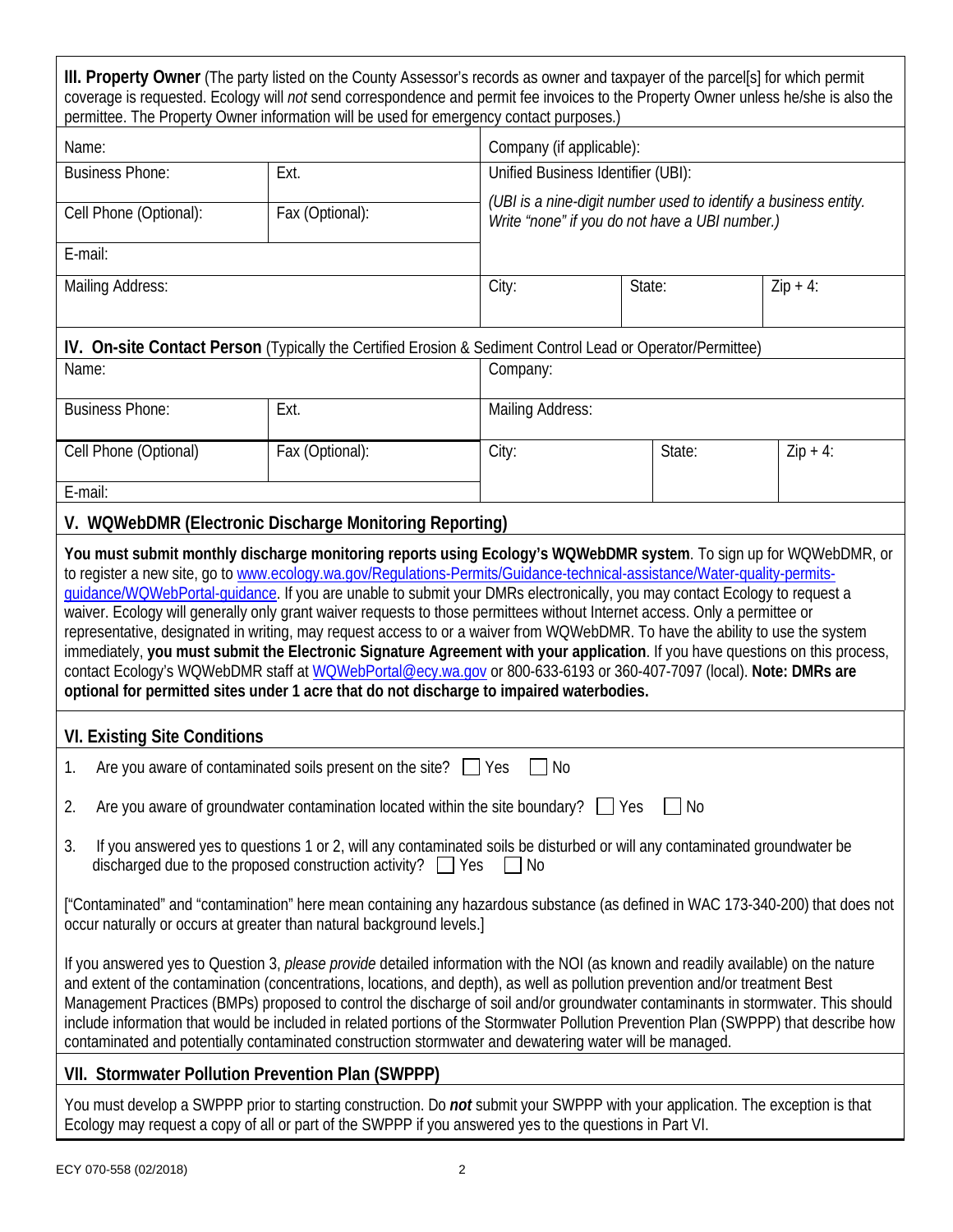# **VIII. Best Management Practices (BMPs)**

You must use the BMPs listed in the Stormwater Management Manual for Western Washington or the Stormwater Management Manual for Eastern Washington or other manuals approved by Ecology. Alternatively, you may use demonstrably equivalent BMPs on the basis of permit condition S9.C.4. If you intend to use a BMP at your site that is not included in these manuals, but that you believe meets the definition of a *demonstrably equivalent* BMP, you must notify the appropriate regional office. [https://ecology.wa.gov/About](https://ecology.wa.gov/About-us/Get-to-know-us/Contact-us/Regional-contacts)[us/Get-to-know-us/Contact-us/Regional-contacts](https://ecology.wa.gov/About-us/Get-to-know-us/Contact-us/Regional-contacts)

(See Definitions in the Construction Stormwater General Permit).\*

*\*Note that if you receive permit coverage without indicating the preference for a demonstrably equivalent BMP and later decide to use one, you must provide Ecology with notice of the selection of an equivalent BMP no less than 60 days before the intended use of the equivalent BMP.*

## **IX. Discharge/Receiving Water Information**

Indicate whether your site's stormwater and/or dewatering water could enter surface waters, **directly** and/or *indirectly*:

 $\Box$  Water will discharge directly or indirectly (through a storm drain system or roadside ditch) into one or more surface waterbodies (wetlands, creeks, lakes, and all other surface waters and water courses).

If your discharge is to a storm sewer system, provide the name of the operator of the storm sewer system:

(e.g., City of Tacoma):

 $\Box$  Water will discharge to ground with 100% infiltration, with no potential to reach surface waters under any conditions.

If your project includes dewatering, you **must** include dewatering plans and discharge locations in your site Stormwater Pollution Prevention Plan.

#### **Location of Outfall into Surface Waterbody**

Enter the outfall identifier code, waterbody name, and latitude/longitude of the point(s) where the site has the potential to discharge into a waterbody (the outfall). Enter all locations. See illustration of Surface Waterbody Outfall locations at the end of this form.

- Include the names and locations of both direct and indirect discharges to surface waterbodies, even if the risk of discharge is low or limited to periods of extreme weather. **Attach a separate list if necessary.**
- Give each point a unique 1-4 digit alpha numeric code. This code will be used for identifying these points in WQWebDMR.
- Some large construction projects (for example, subdivisions, roads, or pipelines) may discharge into several waterbodies.
- If the creek or tributary is unnamed, use a format such as "unnamed tributary to Deschutes River."
- If the site discharges to a stormwater conveyance system that in turn flows to a surface waterbody, include the surface waterbody name and location.

| Outfall Identifier Code. These cannot be<br>symbols. (Maximum of four characters). |  | Surface Waterbody Name at<br>the Outfall | Latitude<br><b>Decimal Degrees</b> | Longitude<br><b>Decimal Degrees</b> |                 |
|------------------------------------------------------------------------------------|--|------------------------------------------|------------------------------------|-------------------------------------|-----------------|
| Example: 001A                                                                      |  |                                          | <b>Example: Puget Sound</b>        | 47.5289047°N                        | -122.3123550° W |
|                                                                                    |  |                                          |                                    | $^{\circ}$ N                        | $\circ$ M       |
|                                                                                    |  |                                          |                                    | $^{\circ}$ N                        | $\circ$ M       |
|                                                                                    |  |                                          |                                    | $^{\circ}$ N                        | $\circ$ M       |

*If your site discharges to a waterbody that is on the impaired waterbodies list (e.g., 303(d) list) for turbidity, fine sediment, high pH, or phosphorus, Ecology will require additional documentation before issuing permit coverage and these sites will be subject to additional sampling and numeric effluent limits (per Permit Condition S8). Ecology will notify you if any additional sampling requirements apply. Information on impaired waterbodies is available online at [https://www.ecology.wa.gov/Water-Shorelines/Water-quality/Water](https://www.ecology.wa.gov/Water-Shorelines/Water-quality/Water-improvement/Assessment-of-state-waters-303d)[improvement/Assessment-of-state-waters-303d](https://www.ecology.wa.gov/Water-Shorelines/Water-quality/Water-improvement/Assessment-of-state-waters-303d)*.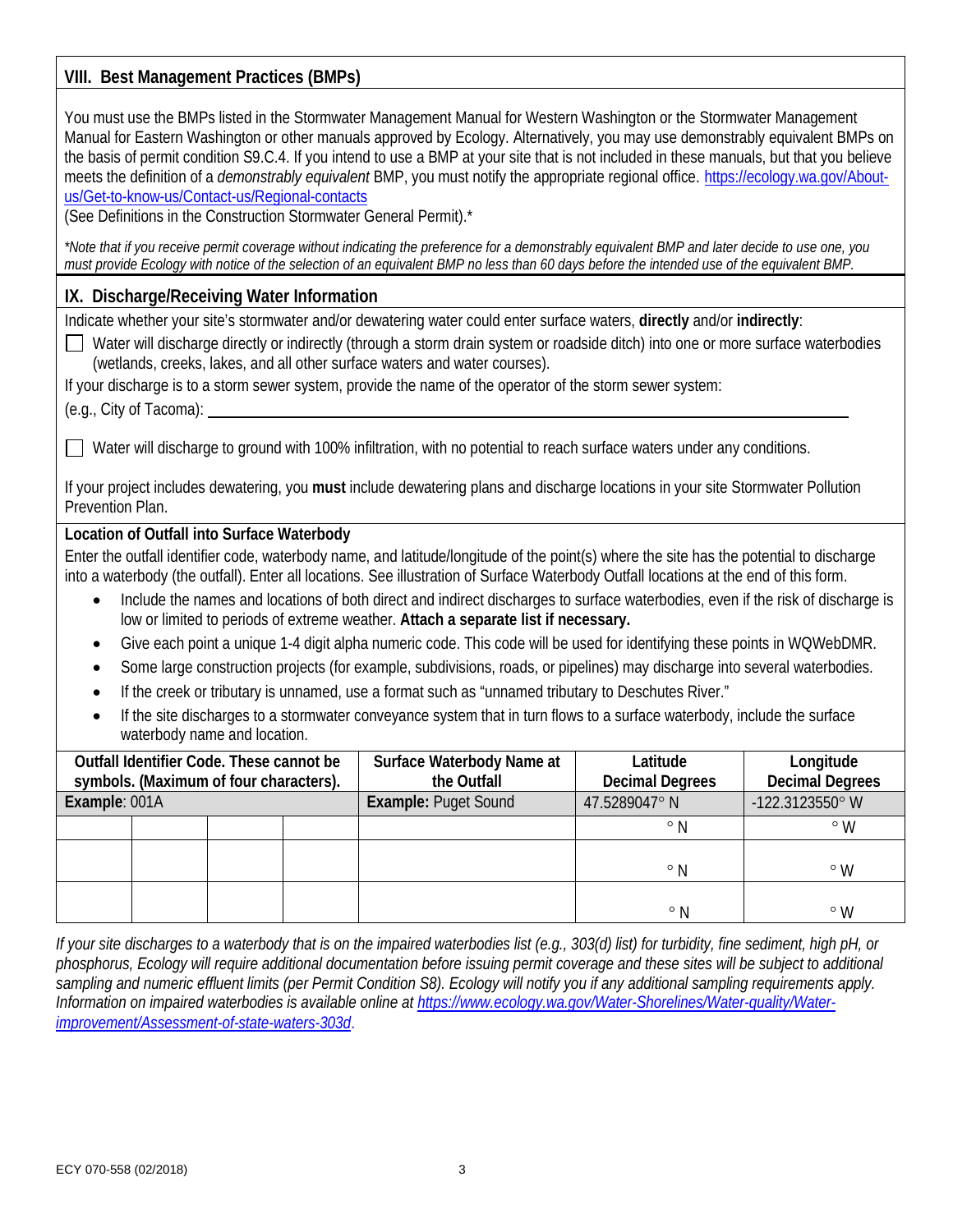| X. State Environmental Policy Act (SEPA)                                                                                                                                                                                                                                                                                                                                                 |
|------------------------------------------------------------------------------------------------------------------------------------------------------------------------------------------------------------------------------------------------------------------------------------------------------------------------------------------------------------------------------------------|
| This Notice of Intent (NOI) is incomplete and cannot be approved until the applicable SEPA requirements under Chapter 197-11<br>WAC are met.                                                                                                                                                                                                                                             |
| Who is the SEPA lead agency on your site?<br><u> </u>                                                                                                                                                                                                                                                                                                                                    |
| Has the SEPA lead agency issued a final decision on your checklist? (if there is a comment period, the SEPA decision is final at<br>the close of the comment period) $\Box$ No $\Box$ Yes $\Box$ Exempt* (*attach written documentation if Exempt).                                                                                                                                      |
| If No: The NOI is incomplete. Ecology will hold the application until a final SEPA decision is made or the Construction<br>Stormwater NOI public comment period ends, whichever is later. You must notify Ecology once the SEPA lead agency has<br>issued a final decision following any comment period.                                                                                 |
| If Yes: Type of SEPA threshold determination issued: Determination of Non-Significance (DNS) Mitigated DNS (MDNS)<br>Determination of Significance (DS) □ Final Environmental Impact Statement (EIS) □ Other: _____________________                                                                                                                                                      |
| Date when SEPA comment period ended or will end: _______________________.                                                                                                                                                                                                                                                                                                                |
| Notify Ecology if the SEPA determination is appealed. More SEPA information is available at<br>www.ecology.wa.gov/regulations-permits/SEPA-environmental-review.                                                                                                                                                                                                                         |
| XI. Public Notice                                                                                                                                                                                                                                                                                                                                                                        |
| You must publish a public notice at least once a week for two consecutive weeks with at least seven days between publications,<br>in a newspaper of general circulation in the county in which the construction is to take place. Ecology cannot grant permit<br>coverage sooner than the end of the 30-day public comment period, which begins on the date of the second public notice. |
| Mail or fax (360-407-6426) the NOI to Ecology on or before the first public notice date. If you fax the public notice to Ecology, you<br>must also mail a hard copy. Failure to do so may delay the issuance of your permit.                                                                                                                                                             |
| Provide the exact dates (mm/dd/yy) that the first and second public notices will appear in the newspaper(s):                                                                                                                                                                                                                                                                             |
| Name of the newspaper publishing the notices: __________________________________                                                                                                                                                                                                                                                                                                         |
| First notice: $\frac{\sqrt{1-\frac{1}{2}}}{\sqrt{1-\frac{1}{2}}}}$                                                                                                                                                                                                                                                                                                                       |
|                                                                                                                                                                                                                                                                                                                                                                                          |
| For example: First notice: Friday 01/01/16 Second notice: Friday 01/08/16                                                                                                                                                                                                                                                                                                                |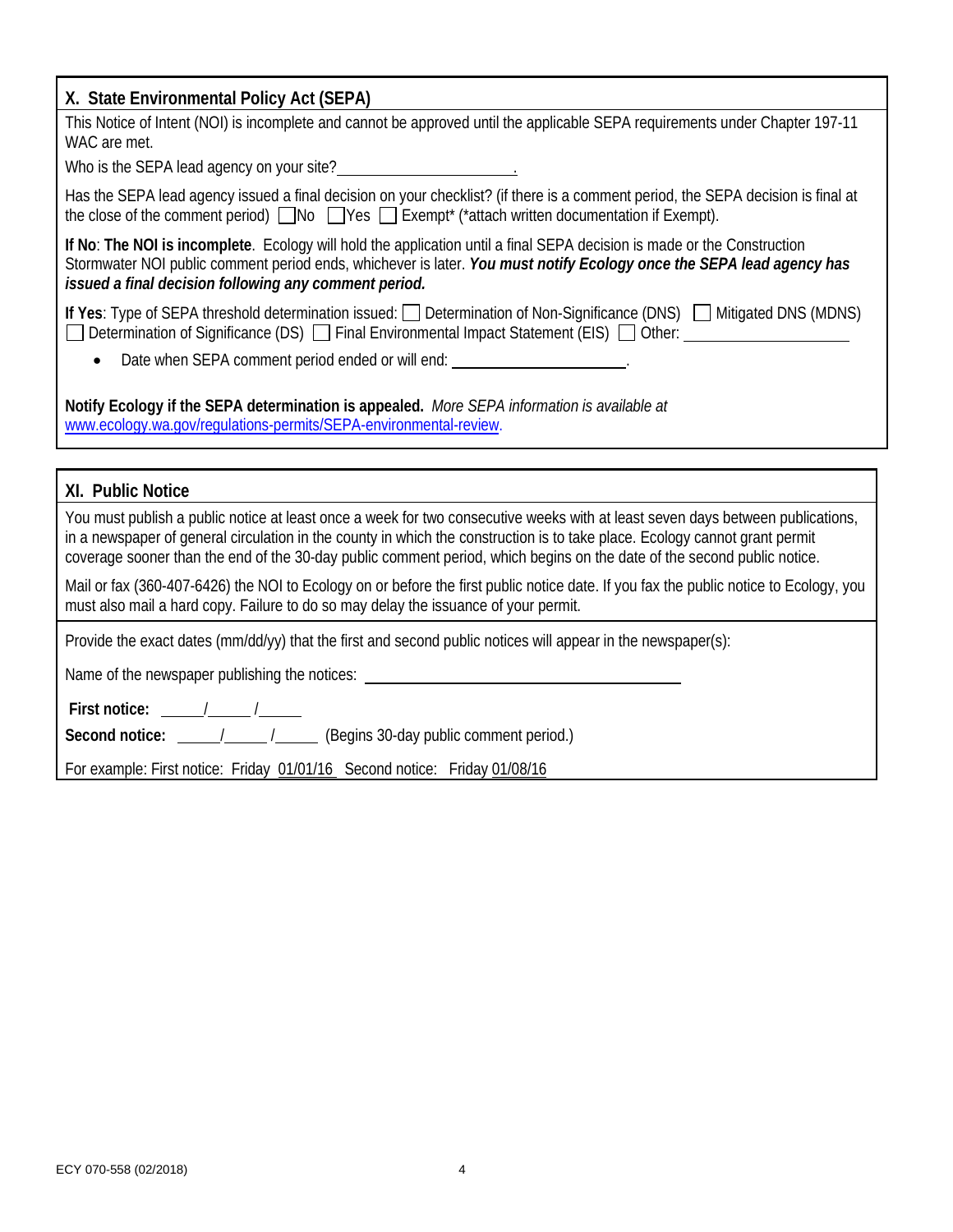## **PUBLIC NOTICE TEMPLATE**

Complete this template using project-specific information and submit to a local newspaper with general circulation within the county where the project is located. The language in **bold** is required by WAC 173-226-130 and must be included in its entirety. (Either use the fill-in template below or **attach on a separate sheet of paper, if necessary.**)

| (Name of operator/permittee) (address of operator/permittee) (and response to the state of operator/permittee)                                                                                                                                                                                                                                                                                                                                                                                                                                                                                                                                                                                                                                                                                                                                                                                                                                                                                                 |                                            |  |  |  |  |
|----------------------------------------------------------------------------------------------------------------------------------------------------------------------------------------------------------------------------------------------------------------------------------------------------------------------------------------------------------------------------------------------------------------------------------------------------------------------------------------------------------------------------------------------------------------------------------------------------------------------------------------------------------------------------------------------------------------------------------------------------------------------------------------------------------------------------------------------------------------------------------------------------------------------------------------------------------------------------------------------------------------|--------------------------------------------|--|--|--|--|
| seeking coverage under the Washington State Department of Ecology's (Ecology's) Construction Stormwater NPDES                                                                                                                                                                                                                                                                                                                                                                                                                                                                                                                                                                                                                                                                                                                                                                                                                                                                                                  |                                            |  |  |  |  |
| and State Waste Discharge General Permit.                                                                                                                                                                                                                                                                                                                                                                                                                                                                                                                                                                                                                                                                                                                                                                                                                                                                                                                                                                      |                                            |  |  |  |  |
| The proposed project, (project name) (is located at (street address, intersection, crossroads, or other<br>descriptive site location) example and the set of the set of the set of the set of the set of the set of the set of the set of the set of the set of the set of the set of the set of the set of the set of the set of the set                                                                                                                                                                                                                                                                                                                                                                                                                                                                                                                                                                                                                                                                      | in (name of nearest city) [10] in (County) |  |  |  |  |
|                                                                                                                                                                                                                                                                                                                                                                                                                                                                                                                                                                                                                                                                                                                                                                                                                                                                                                                                                                                                                |                                            |  |  |  |  |
|                                                                                                                                                                                                                                                                                                                                                                                                                                                                                                                                                                                                                                                                                                                                                                                                                                                                                                                                                                                                                |                                            |  |  |  |  |
| (List all construction activities; for example, residential, commercial, industrial, highway, utility).<br>The receiving water(s) is/are _<br>(List all named and un-named surface waterbodies, or ground water if applicable, waters identified in section IX).<br>Any persons desiring to present their views to the Washington State Department of Ecology regarding this application,<br>or interested in Ecology's action on this application, may notify Ecology in writing no later than 30 days of the last date<br>of publication of this notice. Ecology reviews public comments and considers whether discharges from this project<br>would cause a measurable change in receiving water quality, and, if so, whether the project is necessary and in the<br>overriding public interest according to Tier II antidegradation requirements under WAC 173-201A-320.<br>Comments can be submitted to:<br>Department of Ecology<br>Attn: Water Quality Program, Construction Stormwater<br>PO Box 47696 |                                            |  |  |  |  |
| Olympia, WA 98504-7696                                                                                                                                                                                                                                                                                                                                                                                                                                                                                                                                                                                                                                                                                                                                                                                                                                                                                                                                                                                         |                                            |  |  |  |  |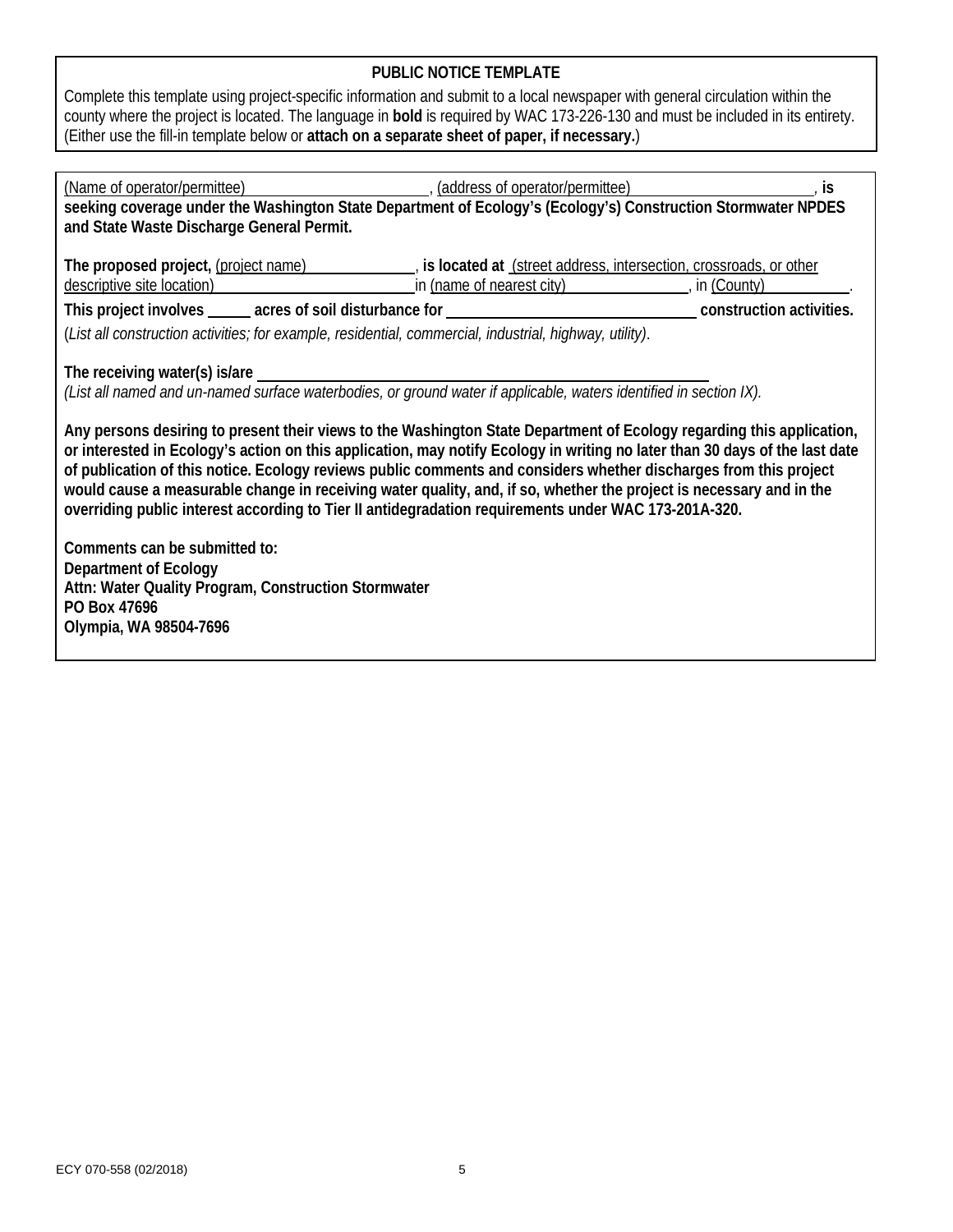# **XII. Certification of Permittees**

| "I certify under penalty of law that this document and all attachments were prepared under my direction or supervision in accordance<br>with a system designed to assure that qualified personnel properly gather and evaluate the information submitted. Based on my inquiry<br>of the person or persons who manage the system or those directly responsible for gathering the information, the information submitted<br>is, to the best of my knowledge and belief, true, accurate, and complete. I am aware that there are significant penalties for submitting<br>false information, including the possibility of fine and imprisonment for knowing violations." |       |  |  |  |
|----------------------------------------------------------------------------------------------------------------------------------------------------------------------------------------------------------------------------------------------------------------------------------------------------------------------------------------------------------------------------------------------------------------------------------------------------------------------------------------------------------------------------------------------------------------------------------------------------------------------------------------------------------------------|-------|--|--|--|
|                                                                                                                                                                                                                                                                                                                                                                                                                                                                                                                                                                                                                                                                      |       |  |  |  |
| Printed Name / Company                                                                                                                                                                                                                                                                                                                                                                                                                                                                                                                                                                                                                                               | Title |  |  |  |
|                                                                                                                                                                                                                                                                                                                                                                                                                                                                                                                                                                                                                                                                      |       |  |  |  |
| Signature of Operator/Permittee                                                                                                                                                                                                                                                                                                                                                                                                                                                                                                                                                                                                                                      | Date  |  |  |  |
| * Signature of Operator/Permittee requirements:<br>A. For a corporation: By a responsible corporate officer.<br>B. For a partnership or sole proprietorship: By a general partner or the proprietor, respectively.<br>For a municipality, state, federal, or other public facility: By either a principal executive officer or ranking elected official.<br>Please sign and return this ORIGINAL document to the following address:<br>Department of Ecology<br>Attn: Water Quality Program, Construction Stormwater<br>PO Box 47696<br>Olympia, WA 98504-7696                                                                                                       |       |  |  |  |
|                                                                                                                                                                                                                                                                                                                                                                                                                                                                                                                                                                                                                                                                      |       |  |  |  |
| Please indicate which section(s) you modified/updated:                                                                                                                                                                                                                                                                                                                                                                                                                                                                                                                                                                                                               |       |  |  |  |
| Section I. Site Information                                                                                                                                                                                                                                                                                                                                                                                                                                                                                                                                                                                                                                          |       |  |  |  |
| Section II. Operator/Permittee                                                                                                                                                                                                                                                                                                                                                                                                                                                                                                                                                                                                                                       |       |  |  |  |
| Section III. Property Owner                                                                                                                                                                                                                                                                                                                                                                                                                                                                                                                                                                                                                                          |       |  |  |  |
| Section IV. On-Site Contact Person                                                                                                                                                                                                                                                                                                                                                                                                                                                                                                                                                                                                                                   |       |  |  |  |
| Section V. WQWebDMR                                                                                                                                                                                                                                                                                                                                                                                                                                                                                                                                                                                                                                                  |       |  |  |  |
| Section VI. Existing Site Conditions                                                                                                                                                                                                                                                                                                                                                                                                                                                                                                                                                                                                                                 |       |  |  |  |
| Section VII. SWPPP                                                                                                                                                                                                                                                                                                                                                                                                                                                                                                                                                                                                                                                   |       |  |  |  |
| Section VIII. Best Management Practices                                                                                                                                                                                                                                                                                                                                                                                                                                                                                                                                                                                                                              |       |  |  |  |
| Section IX. Discharge/Receiving Water                                                                                                                                                                                                                                                                                                                                                                                                                                                                                                                                                                                                                                |       |  |  |  |
| Section X. SEPA                                                                                                                                                                                                                                                                                                                                                                                                                                                                                                                                                                                                                                                      |       |  |  |  |
| Section XI. Public Notice                                                                                                                                                                                                                                                                                                                                                                                                                                                                                                                                                                                                                                            |       |  |  |  |
|                                                                                                                                                                                                                                                                                                                                                                                                                                                                                                                                                                                                                                                                      |       |  |  |  |

*To request ADA accommodation including materials in a format for the visually impaired, call the Water Quality Program at 360-407-6600 or visit [https://ecology.wa.gov/accessibility.](https://ecology.wa.gov/accessibility) People with impaired hearing may call Washington Relay Service at 711. People with speech disability may call TYY at 877-833-6341.*